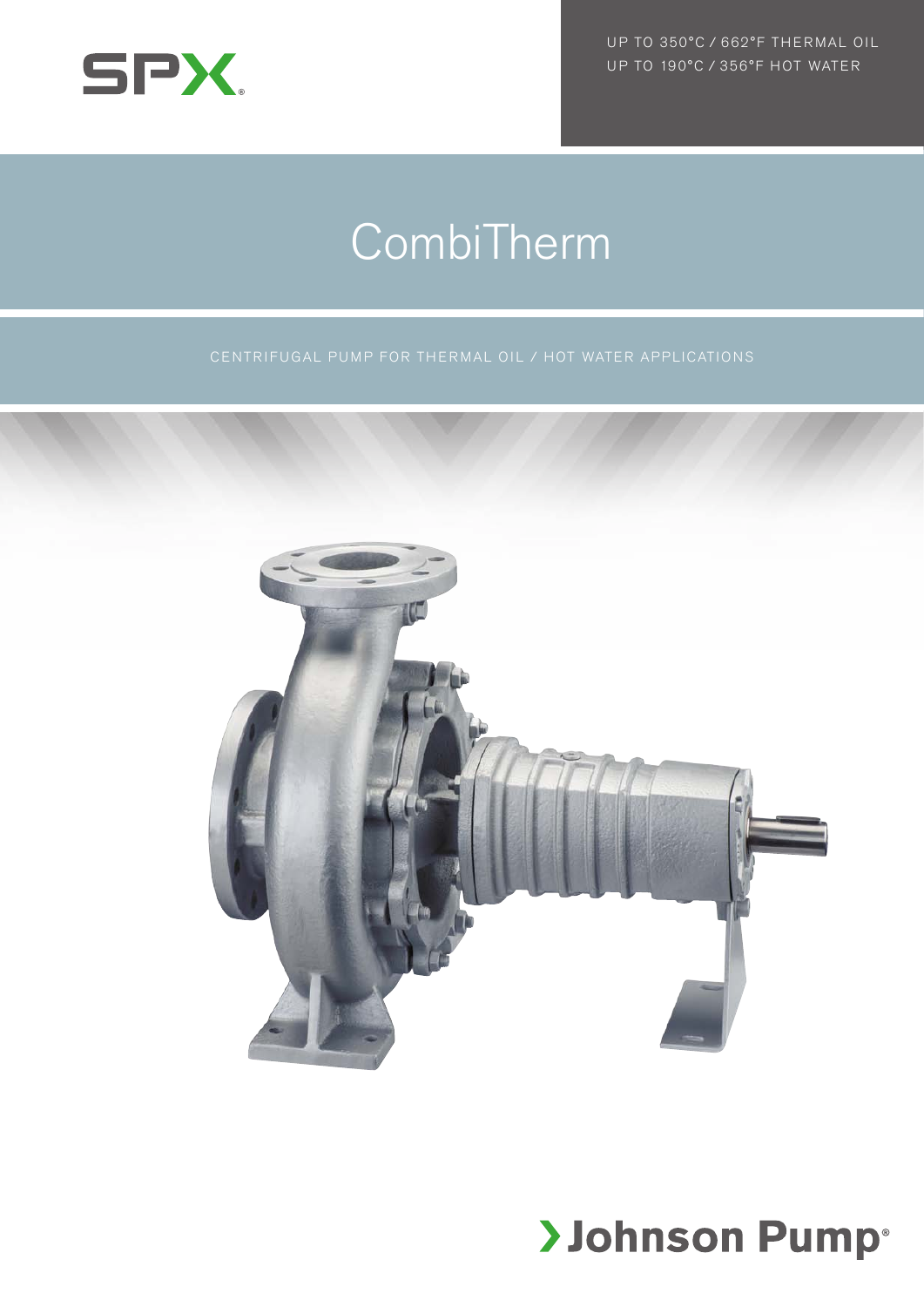The SPX Johnson Pump CombiTherm is developed especially for thermal oil (DIN 4754) and hot water applications EN12953-6 (DIN 4752) (ratings and dimensions to EN 733 (DIN 24255)). CombiTherm ensures uniform process temperatures while keeping damaging heat away from seal faces and bearings. CombiTherm is designed to require no external cooling when working within the given parameters. The throttle bush, journal bearing and seal placement reduce circulation and temperature along the pump length. This greatly reduces the temperature at the seal face and bearings. Typical liquid temperatures of 250°C (482° F) at the pump inlet will be as low as 100°C (212° F) at the seal faces.

The CombiTherm is developed around the well known Combi Modular system. Our modular design provides for maximum interchangeability of components between the variants and also with other pump types of the Combi system; thereby greatly limiting the number of spare parts to be kept in stock.

SPX also offers a full line of filters, valves and heat exchangers.

Based in Charlotte, North Carolina, SPX Corporation (NYSE: SPW) is a global, multiindustry manufacturing leader with operations in more than 35 countries. The company's highly-specialized, engineered products and technologies are concentrated in Flow Technology and energy infrastructure. Many of SPX's innovative solutions are playing a role in helping to meet rising global demand for electricity and processed foods and beverages, particularly in emerging markets.

The company's products include food processing systems for the food and beverage industry, critical Flow components for oil and gas processing, power transformers for utility companies, and cooling systems for power plants. For more information, please visit www.spx.com

#### **MATERIALS**

- Nodular cast iron in the pump casing and mechanical seal cover
- • 17% hardened chrome steel shaft for increased strength and durability

#### **BACK VANES AND LABYRINTH**

• Prevent solids from reaching bearing and seals, reducing wear



Typical temperature variations along a CombiTherm, dropping from a maximum of 350°C (625°F) at the impeller to a manageable 150–140°C (284–302°F) at the seal chamber and 110°C (230°F) at the bearings.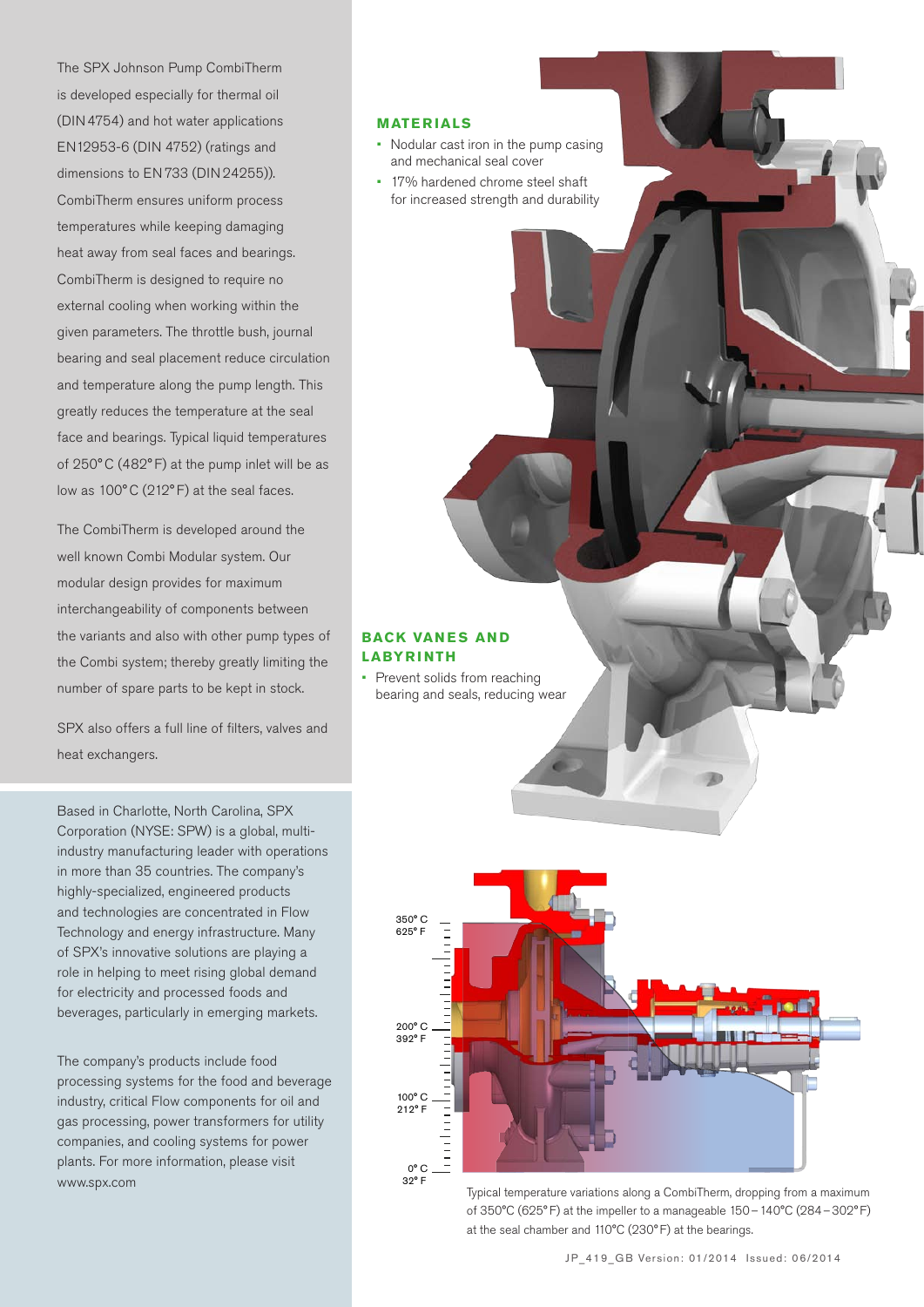### CombiTherm Circulation pump for Thermal Oil and Hot Water applications

#### **STAN DAR D MECHANICAL SEAL**

#### **SLIDE BEARING**

- Product lubricated
- Seal execution according to temperature of pumped liquid
- Optimized for long life • No external cooling required

#### **ROLLE R BEARINGS**

- Permanently greased, maintenance free
- Deep-groove ballbearing or a doublerow angular contact ball-bearing

#### **LONG COOLI NG LE NGTH AN D COOLING VANES**

- Seal removed from immediate contact with the pumped liquid
- • Allows heat from the pumped liquid to dissipate before reaching and damaging seal and bearings

#### **EASY MAINTENANCE**

• Back Pull-Out design: no need to remove pump from piping

#### **Technical data**

Maximum delivery head: 110m (361 ft) [50 Hz]

Maximum operating pressure: 16 bar (232 psi) Maximum speed: 3600rpm

Maximum capacity: 350 m<sup>3</sup>/h (1541 GPM) [50 Hz] 400m3/h (1761GPM) [60Hz] 160m (525ft) [60Hz] Maximum liquid temprature: Thermal oil 350°C (662°F), Hot water 190°C (374°F)

|                                           | <b>MATERIAL</b>                     |
|-------------------------------------------|-------------------------------------|
|                                           |                                     |
| <b>PUMP CASING</b>                        | <b>NODULAR CAST IRON</b>            |
| <b>IMPELLER</b>                           | <b>CAST IRON OR STAINLESS STEEL</b> |
|                                           |                                     |
| <b>MECHANICAL SEAL</b><br><b>COVER</b>    | <b>NODULAR CAST IRON</b>            |
| <b>PUMP SHAFT</b>                         | <b>17% CHROME STEEL</b>             |
| <b>MECHANICAL SEAL</b><br><b>MATERIAL</b> | <b>CARBON TO CERAMIC</b>            |

### Typical product applications

#### **Thermal oil heat transfer**

OEM systems, maintaining temperature in jacketed equipment

#### **Marine and Floating Production Systems**

Fuel tank heaters and fuel preheating, cargo and product heating, steam generation





#### Ovens, fish frying, distillation

of fatty acids and glycerine, fat softening, potato chips, milk powder plants

#### **Bitumen**

**Food**

Asphalt production, roads and roofing

#### **Rubber and plastics** Injection molding, PVC tape, manmade fibers

#### **Chemical**

Agitators, reactors, drying plants, polymerisation, plastics

#### **Paper and wood**

Calender rolls, cardboard, washing machines, driers, floor board and wood panel

#### **High temperature hot water circulation**

Hospitals, heating systems